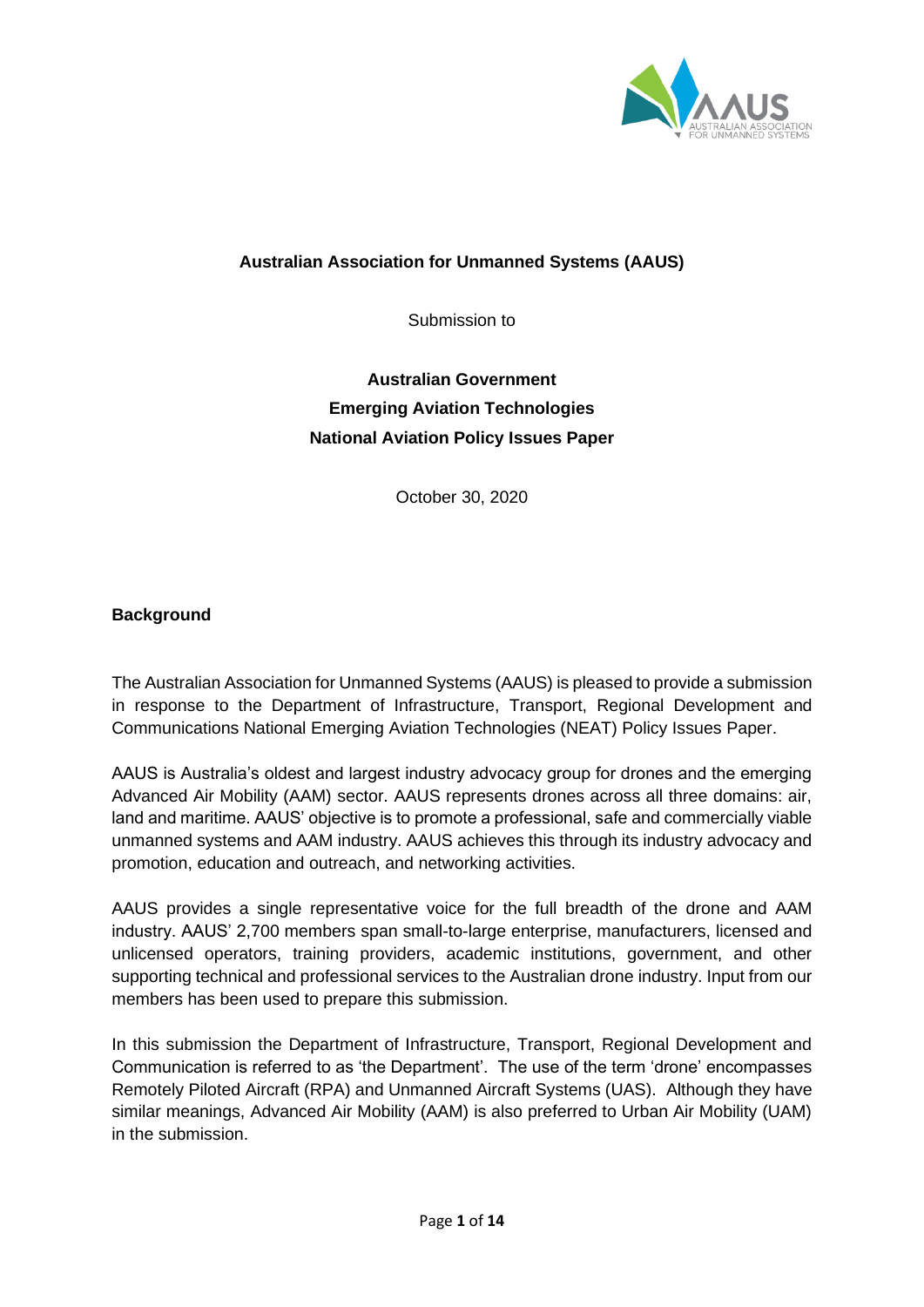

## **Submission Summary**

AAUS:

- Supports the Government's "whole-of-government" approach towards the development of a comprehensive and cohesive policy set and legal framework for emerging aviation sectors. We believe that the timing is right for this approach and it has the potential to mitigate risk of regulatory inconsistencies and efficiencies inherent to the range of regulatory concerns and the multiplicity of agencies and jurisdictions that will need to be involved to address them.
- Believes the Government should provide a clear policy statement in relation to its position, relative to other nations, in its uptake and leadership of emerging RPAS and AAM sectors. Such a statement is overarching and will be a key to shaping Government's broader policy development. AAUS believes the RPAS and AAM sector can deliver significant triple bottom line benefit to the Commonwealth and that Australia is extremely well placed to captilise on early leadership and adoption.
- Believes that in some areas, International efforts have already laid the foundation for Australia to closely follow. An example includes the ASTM standard for remote identification of drones. AAUS believes we should seek to leverage such foundations but ensure they are applied with awareness of the Australian context.
- Supports, in generality, the proposed core principles underpinning a National Emerging Aviation Technologies Policy.
- Supports the desire to harmonise with international efforts but believes that there is opportunity for Australia to become a leader in some aspects of enabling emerging aviation technologies through development of leading edge policy and regulation, thus enabling economic benefit for Australia.
- Believes that the proposed approach to policy development will adequately allow for the future direction, operations and investments for industry only if it leads to the efficient development of detailed roadmaps and a government commitment and resourcing to execute against these roadmaps.
- Notes the pragmatic need to prioritise Government and industry efforts to advance policy and regulation for the sector. AAUS identifies safety, security and airspace integration as immediate concerns. However, AAUS notes that it is important that policy work in these immediate areas still account for noise, environmental, privacy and other concerns in the holistic manner the whole of Government approach specifically seeks to enable.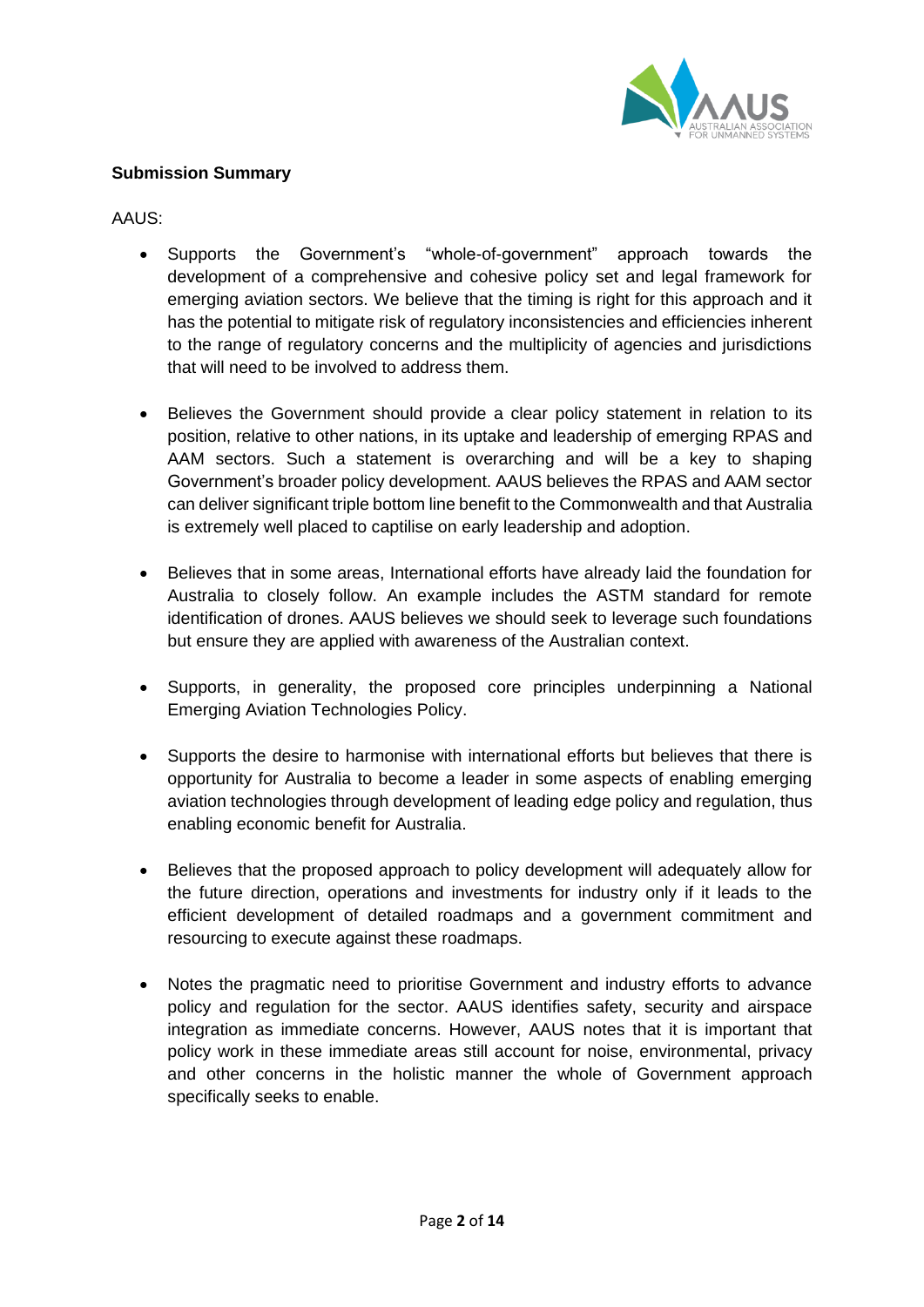

- Advocates for Government transparency on the development of NEAT Policy and regulations coupled with ongoing consultation and partnership with industry. We support the establishment of an Industry Advisory Group (IAG).
- Believes that these emerging aviation technologies have the potential to deliver significant benefits through their application in a wide range of civil, commercial and defence use cases. Further, the technologies and operational concepts have the potential to drive innovation that can deliver safety, efficiency and sustainability benefits for the entire aviation sector and industries that they serve.
- Believes that the nascent RPAS and AAM industries are still emerging and have many challenges ahead. There needs to be recognition that the work to develop the regulatory framework, and safety oversight infrastructure to support it, is an investment in the foundation for the industry, and this cost cannot be borne by industry in its entirety now in a user pays manner. Government should consider approaching this as a strategic investment needed to enable industry rather than an imposed cost to entry.
- Believes CASA resourcing to perform its current regulatory and safety functions is inadequate and will require a marked increase to keep pace with and support future industry growth. The Government will need to consider how it resources agencies to support any new regulatory and oversight functions required.
- Believes that the fundamental policy issues as presented in the Policy Paper are common to Defence. Defence have significant experience in the operation and regulatory oversight of RPAS that complements that of CASA. Government policy should reflect the significant opportunity that lies in fostering greater collaboration between Defence, CASA and other Government agencies on all policy areas presented in the NEAT Policy Paper. The risk of inadequate Government resources remains a persistent theme, and greater collaboration between Defence (as an operator and regulator) and relevant civil agencies could help in this regard. It is noted that CASA and the Department of Defence have already identified RPAS as a potential topic for regulatory alignment<sup>1</sup>. The Defence Aviation Safety Authority have since undertaken a significant regulatory reform program, with the result being a framework of Defence Aviation Safety Regulations that more closely aligns with that of the civilian system. This brings new opportunity for Defence and CASA to pursue greater alignment of regulatory approaches. Maximising commonality in approaches enables bilateral recognition pathways and in turn, reduces the regulatory cost on industry. It also provides a common taxonomy for the sharing of safety data and safety promotion.
- Believes that the issues and challenges associated with emerging aviation sectors are also common to other transportation domains. The same fundamental issues relating to safety, privacy, security and emission are common to increasingly automated land and maritime transportation systems. Increasing automation, digitisation, complexity and interconnectivity of systems are broad common themes that have ramifications for regulation and oversight. The Government should consider how it can ensure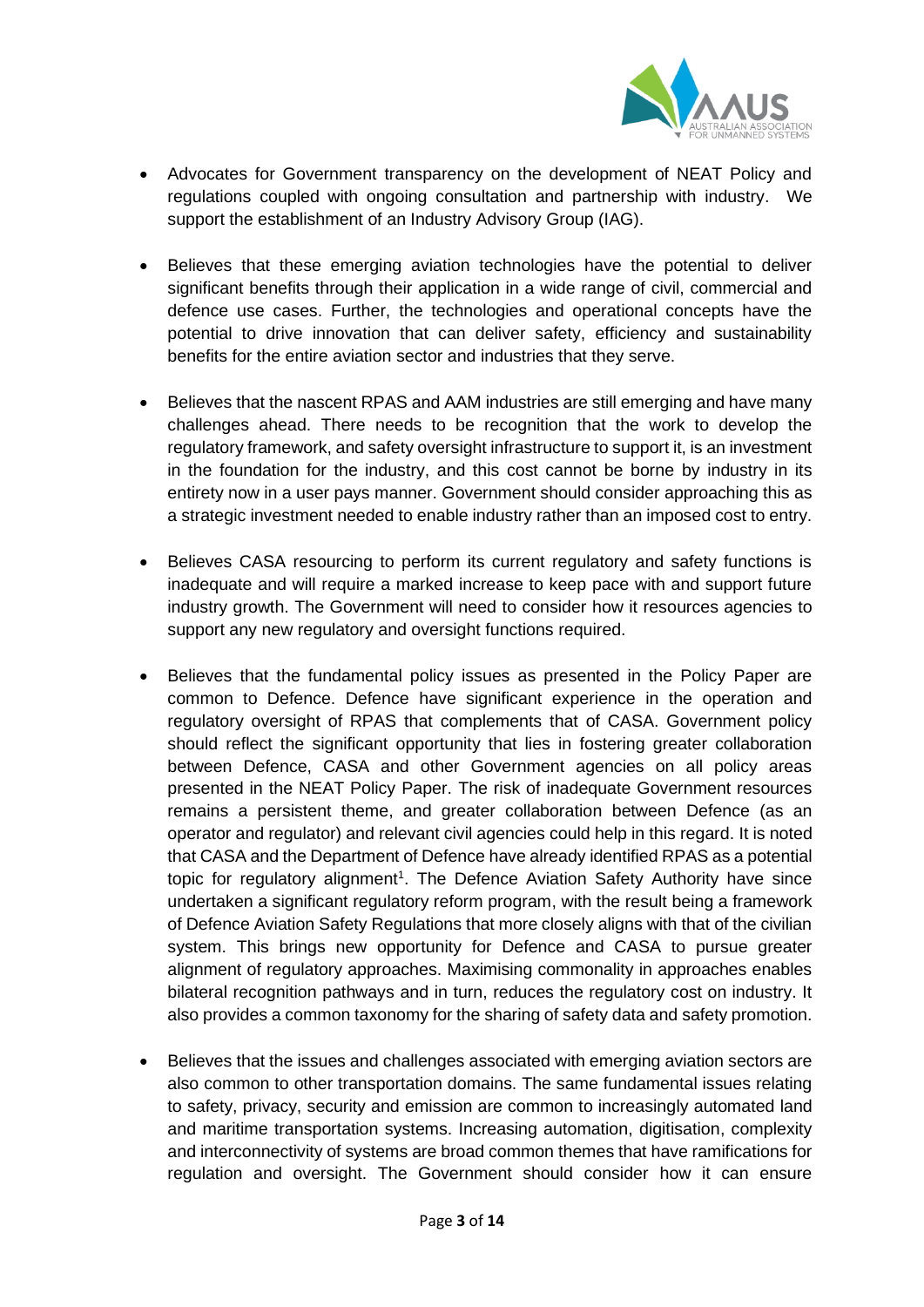

consistency of policy and regulation between these sectors and explore opportunities to better leverage resources across these domains to address common issues. We note that the Australian Road Research Board (ARRB) have also made this suggestion in their submission to the NEAT Policy Issues Paper<sup>2</sup>.

- Believes that the Government must develop a dedicated policy position on spectrum for aviation. Access to spectrum is a critical enabler for the future of the entire aviation system and not just emerging aviation sectors likes RPAS and AAM. Spectrum is essential to future airspace operational concepts (like Integrated ATM) that have the potential to deliver substantial safety, efficiency, and sustainability benefits for all airspace users. As well as ensuring adequate protected spectrum specific to aviation, spectrum policy should also consider how existing allocated spectrum can be used to support new and novel aviation applications. A performance-based approach should be adopted.
- Believes that there is significant opportunity for Government to explore how recent advancements in technology (such as automated and online systems) can be used to more efficiently deliver safety and regulatory oversight to the aviation sector. There should be a clear plan for the development of such tools/systems that aims to avoid the creation of siloed and agency-bespoke systems. Identifying and implementing new tools and processes is essential to Government managing the potential scale and complexity of the RPAS and AAM sectors into the future. AAUS recommends a broad policy statement that reflects this opportunity.
- Believes that education and training for the sector should focus on careers and not just licenses. Issues, not unique to the RPAS sector, include the need to align industry led ASQA qualifications with licensing requirements, and ensuring students can access to Higher Education and Vocational Education funding to develop careers. Pathways and recognition to enable greater mobility of pilots and technical professionals (e.g. LAMEs) can add more resilience to fluctuations in labour force demand across specific aviation sectors.
- AAUS believes the Government can play a role in helping to promote and identify opportunities for the exploitation of emerging aviation technology across economic sectors and industries. To this end, AAUS welcomes the inclusion of representatives of end users such the National Farmers' Federation, Australian Logistics Council, and Minerals Council of Australia to the NEAT Coordination Council. AAUS recommends additional policy that seeks to further exploit the benefits emerging aviation sectors.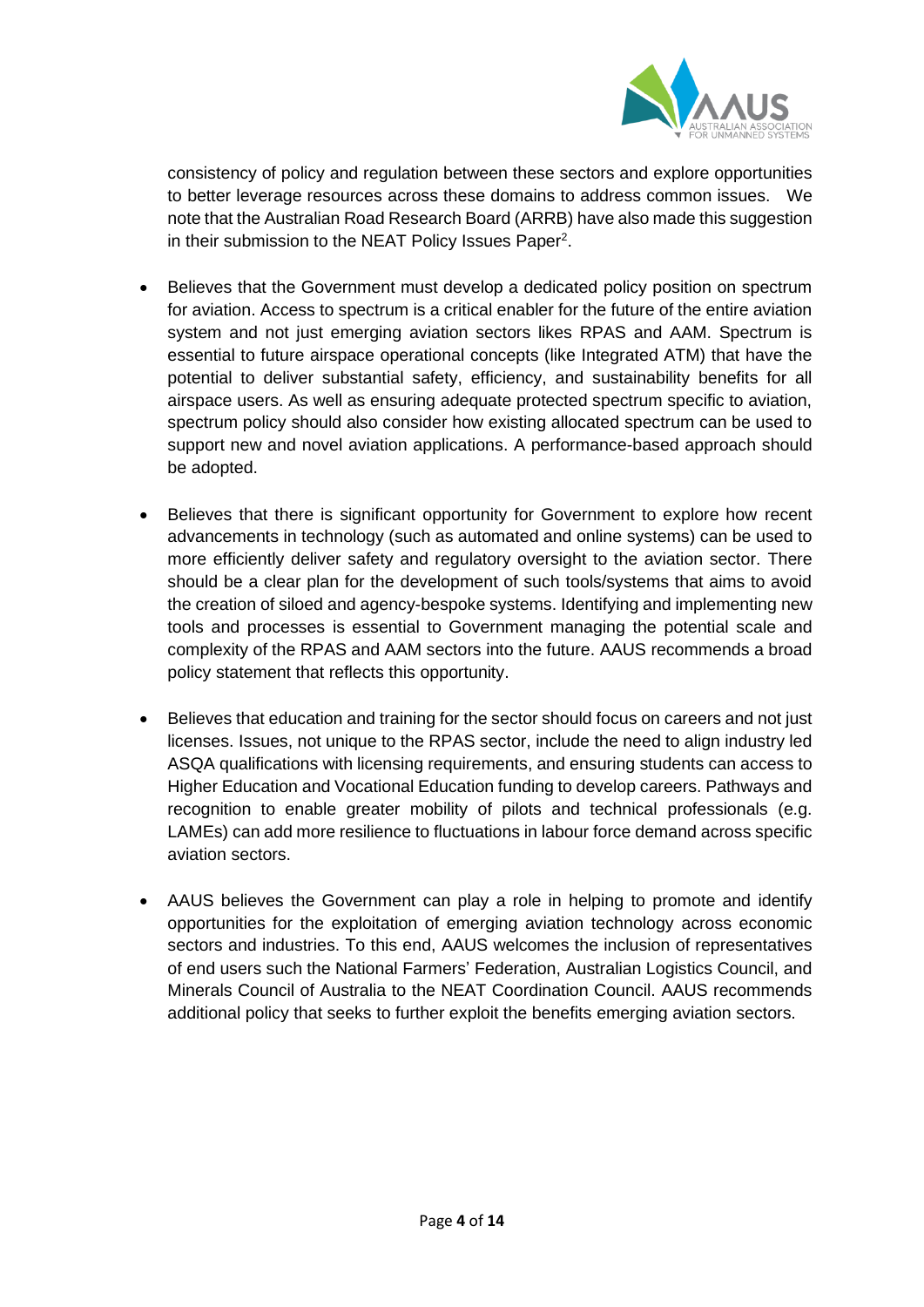

## **Airspace Integration**

## **Proposed Policy Approach**

*The Australian Government, in partnership with industry, will develop a UTM system that would support a combination of centralised government services and industry-provided services that will facilitate fair and competitive access to airspace and mitigate a wide range of risks and impacts*

AAUS acknowledges the importance of safe integration of emerging aviation technology into Australian airspace and supports the Government's proposed policy approach to develop a UTM system.

In a letter<sup>3</sup> to the Minister for Infrastructure, Transport, Regional Development and Communications dated June 4, 2020, AAUS expressed concern in regards to the lack of progress and industry involvement in the development of an unmanned traffic management (UTM) system. AAUS considers UTM to be critical to ensuring safe, secure, and efficient operations in low level airspace for all airspace users into the future. As the principal end users of the system and the likely providers of UTM technical solutions, we are firmly of the view that industry should have an active role in shaping Australia's UTM. This view is consistent with international efforts, where industry are central to policy, regulatory, and technical discussion for U-Space in Europe and UTM in the USA. To that end, AAUS believes that the establishment of an Industry Advisory Group by the Government is a positive step.

AAUS believes that objectives and guiding principles should be set to inform and support the development of government policy and regulations ensuring a safe, efficient, sustainable and cost-effective UTM system. These should be established before the Government pursues exploration of specific operational models or technical solutions. To that end, AAUS supports the ASTRA UAS and UAM Integration working group's document<sup>3</sup> in identifying objectives and guiding principles for the operationalisation of Australian low level airspace as a solid starting point.

It is AAUS' position that a broader discussion, vision and roadmap for Australian airspace is needed; one that accounts for existing airspace users, existing airspace and ATM modernization plans, as well as new users and concepts such as UTM. UTM cannot be considered in isolation of the airspace system in which it operates.

While it is recognised that the concept of UTM will be first explored in relation to small RPAS/drones, eVTOL and aircraft operating at very high altitudes, AAUS believes the future UTM architecture should provision for a universal or unified traffic management system which incorporates all airspace and airspace users.

AAUS strongly advocates that any discussion concerning the operation and integration of emerging aviation sectors in Australian airspace include existing airspace users and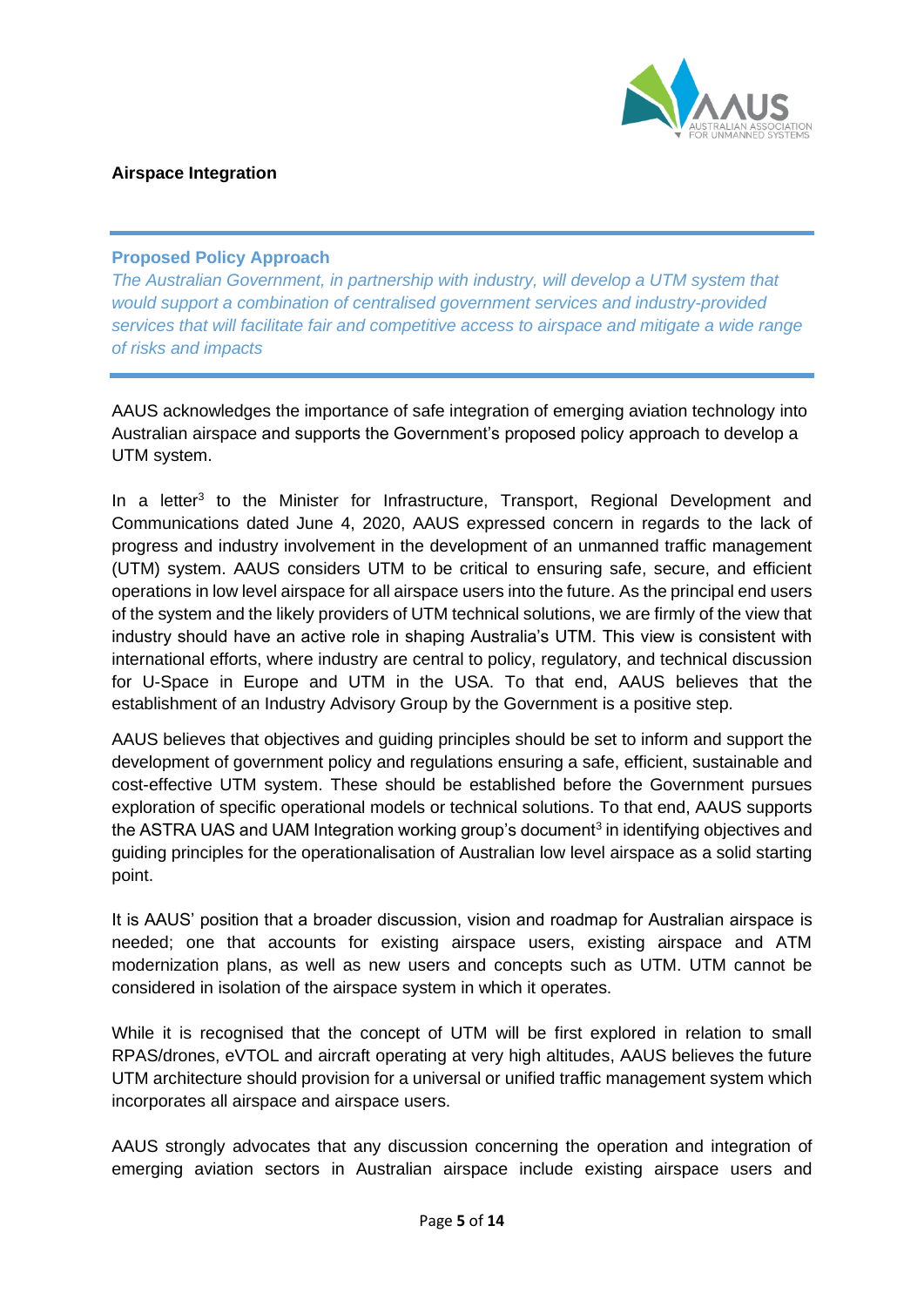

stakeholders. To this end, AAUS welcomes the inclusion of Airlines for Australia and New Zealand and Recreational Aviation Australia as members to the National Emerging Aviation Technologies Consultative Committee. AAUS advocates for broader aviation stakeholder engagement as part of relevant NEAT working group activities.

## **Safety**

## **Proposed Policy Approach**

*The Civil Aviation Safety Authority will maintain its commitment to the primacy and safety, while taking a responsive, modern and evidence based approach to safety regulation and the certification of new aviation technology that provides scope for innovation and flexibility, having regard to the inherent risks of the operating environment, other airspace users and the travelling public.* 

AAUS supports the Government's proposed policy approach. We recognise the forward leaning and risk-based approach that CASA has adopted and the significant role this regulatory approach has played in the early advancement of the RPAS sector in Australia. AAUS sees significant opportunity for further leadership in this regard moving forward.

AAUS supports a risk-based approach to the regulation of the sector and the continued development of an outcome/performance-based regulatory framework. AAUS also supports the use of common tools and approaches between regulatory authorities, such as the JARUS SORA, which help foster consistent and standardised regulatory approaches globally.

Resourcing remains a critical concern. AAUS recently responded to a Senate Inquiry relating to Unmanned Aircraft Levy<sup>5</sup> and CASA cost recovery<sup>6</sup> for services to the RPAS industry.

The rapidly growing RPAS sector in Australia places a significant demand on CASA services and we believe that its current resourcing level does not meeting existing regulatory and safety oversight for drone operations. CASA is also in direct competition with industry to attract and retain niche talent. The situation is compounded by CASA's inability to completely recover cost for the provision of regulatory services to the sector, with the existing funding model heavily dependent on fuel excise. Consequently, resources (personnel numbers and relevant drone experience) within CASA to meet its drone regulatory functions and introduce new initiatives appear considerably inadequate. This shortfall is translating directly to longer application times for various approvals with the potential to drive up regulatory non-compliance which could impact safety outcomes. This inefficiency is directly affecting economic development across the sector and, more importantly, resulting in lost opportunity for innovation.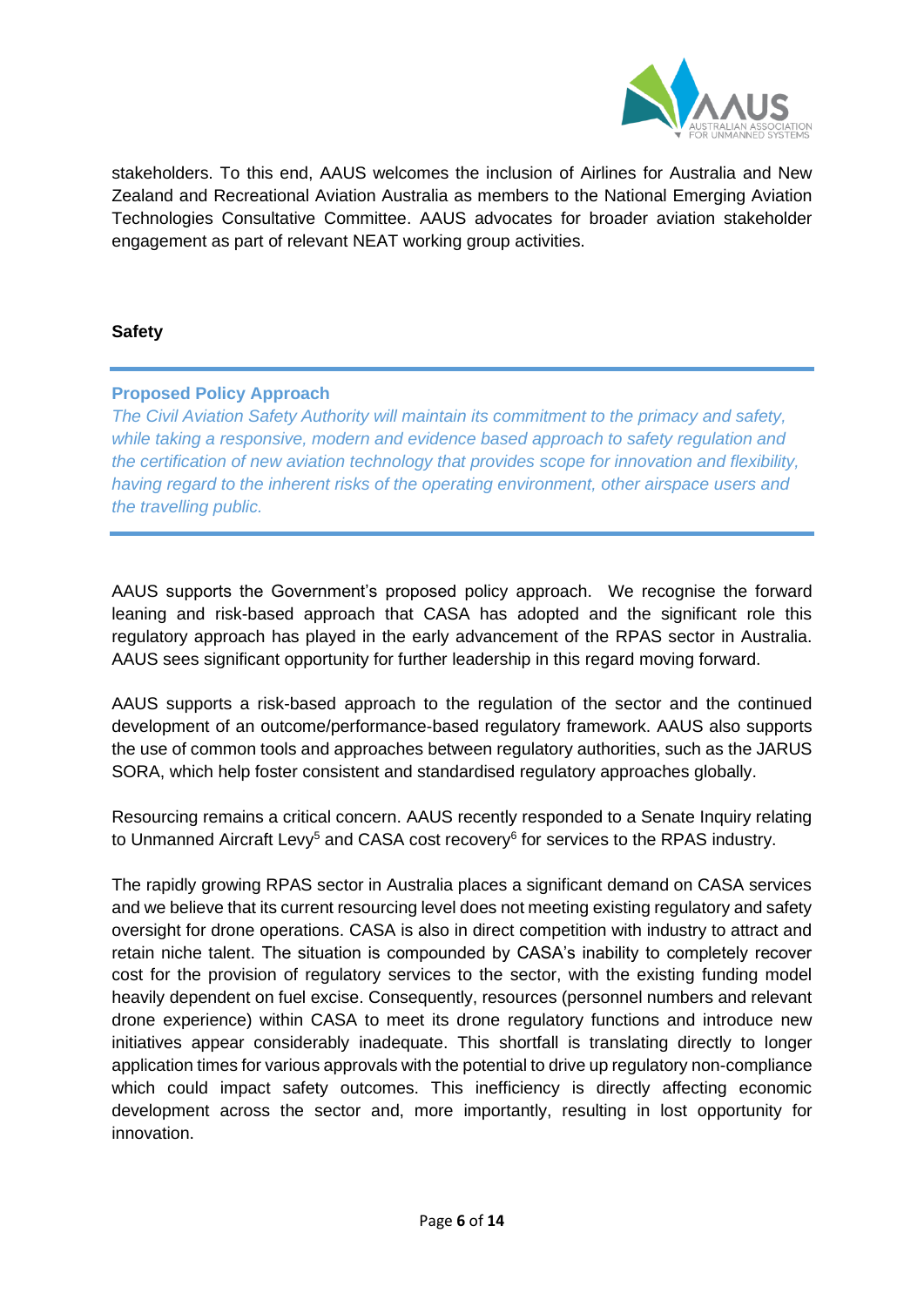

There is still a large amount of work required to develop regulatory and licensing frameworks for more complex RPAS operations and the certification of larger RPA and eVTOL systems. If we are to realise our future aspirations for the sector, AAUS believes that CASA needs to be adequately funded by government and industry to manage the increased throughput and regulatory development required of emerging aviation technologies. New automated tools and processes to assist CASA in the efficient provision of safety services to an already large (and growing) sector will be essential.

Further, we believe that the nascent RPAS and AAM industries have many challenges ahead. There needs to be recognition that the work to develop the regulatory framework, and safety oversight infrastructure to support it, is an investment in the foundation for the industry, and this cost cannot be borne entirely now by industry and that a strategic investment by government is needed. Clearly, specific investment in areas important to Australia's unique operating context or where Australia may lead international development would be necessary.

AAUS believes industry can play a significant role in helping to address resourcing challenges faced by CASA. The FAA, EASA, and Transport Canada are all examples of regulators actively seeking to collaborate with industry to advance regulatory frameworks and develop shared expertise. AAUS has established expert industry working groups that, through an appropriate engagement mechanism, good supplement CASA expertise and resources to advance regulations and effective safety oversight for the benefit of all stakeholders.

While the challenges highlighted here relate to the safety regulator, the issue is universally applicable to all Government agencies - appropriate resourcing will be required to ensure Government agencies can provide effective governance and regulatory oversight of the sector.

## **Security**

## **Proposed Policy Approach**

*The Australian Government will lead the development of a proportionate and evidence-based approach to managing security risks associated with drones and eVTOL vehicles that is adaptable to changing circumstance while ensuring a secure operating environment.* 

AAUS supports the Government's policy approach. Like safety regulations, security regulations should be tailored and proportionate to the credible risk that needs to be managed. Technical and operational security risk controls should be justified on the basis of the security risk(s) with appropriate consideration of the costs imposed on the sector.

The boundary of security concerns that need to be addressed should extend beyond the aircraft, communications link(s), control stations and associated personnel. A systems-ofsystems approach is needed to account for the increasing digitisation and connectivity of the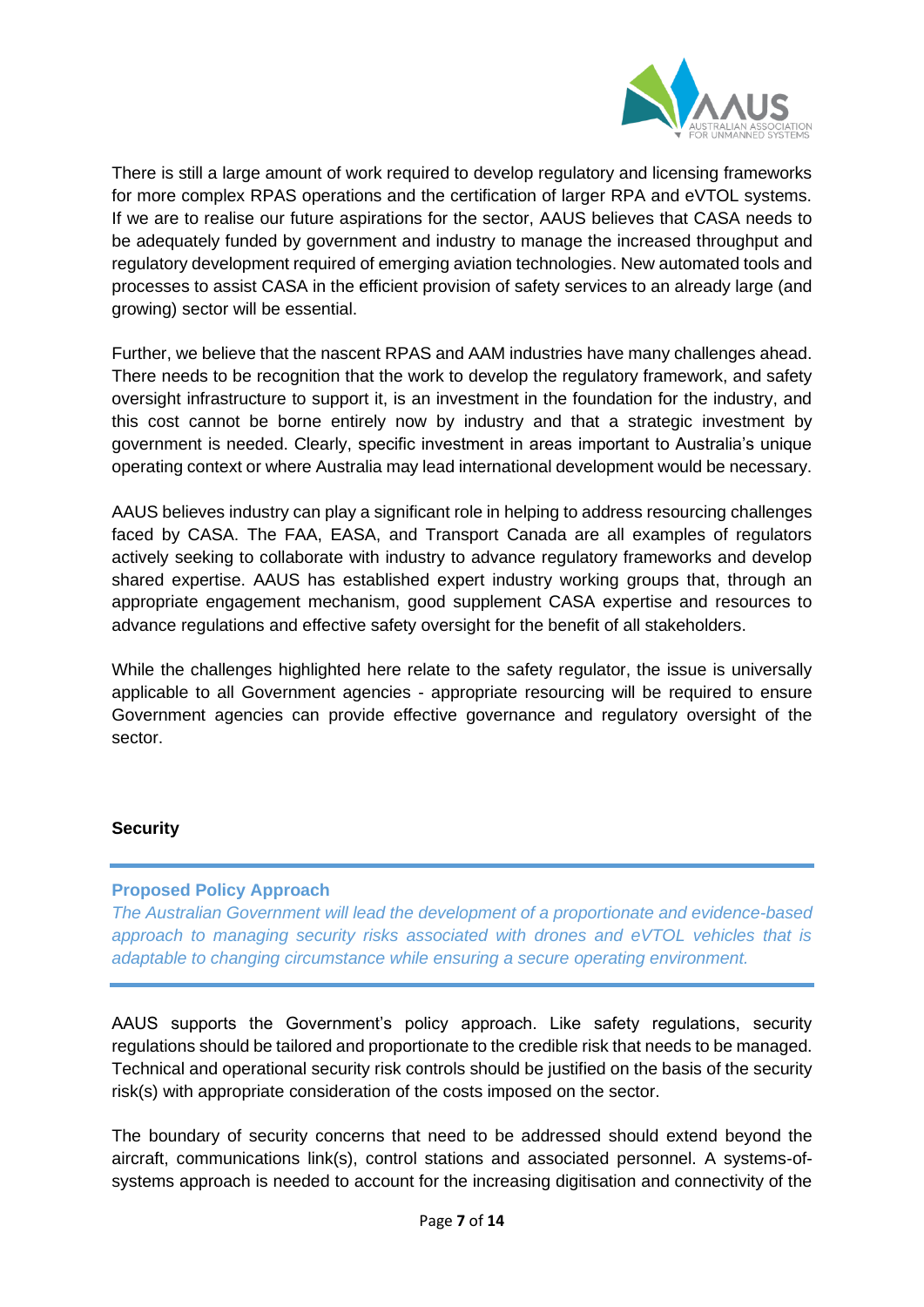

aviation system in which aircraft are operating. Consideration should also be given to the security of ground infrastructure (vertiport access, physical control stations and equipment, communications infrastructure, etc.). The Government should also consider the necessary infrastructure required to support a secure aviation system, with particular reference to the concepts and standards being explored by the ICAO Aviation Trust Framework.

Like any technology, there is a credible risk of drones being used for illegal or disruptive purposes. This includes using drones to disrupt the safe and efficient operations at airports or to conduct criminal activities like the transportation of contraband. AAUS supports the Government in deploying safe and effective technologies to mitigate such disruptive operations. However, it must also be recognised that such drone intervention capabilities pose a risk to legitimate commercial operators. Any counter-drone technology must have a means of discriminating legitimate operations from disruptive or illegal operations. Such technologies should only be available to Government approved agencies and trained personnel. Further, the privacy of legitimate operations should be protected.

#### **Noise**

## **Proposed Policy Approach**

*The Department of Infrastructure, Transport, Regional Development and Communications will manage a national regulatory approach to noise management that encourages quieter operations consistent with local community considerations.* 

AAUS supports the Government's proposed policy approach. In November 2019, AAUS formed an advisory group to lead the development of an all-of-industry position on noise regulations applicable to the sector. This AAUS advisory group produced an industry position paper<sup>7</sup> on RPAS Noise Regulations and the key positions developed are summarised here:

Noise regulations can have a significant impact on the emerging RPAS and AAM sector and the many benefits they deliver to the community. Benefits include those directly through the provision of new services (e.g., aerial imagery, surveying, and delivery) or downstream benefits like those from enhancing public services (e.g., fire and emergency response), enhancing the efficiency and environmental sustainability of existing industries (e.g., infrastructure management and farming), through to the creation of new jobs. These benefits will continue to grow as the industry matures and new applications are realised.

It must also be recognised that the technical and operational restrictions potentially required to be compliant with noise regulations will have a significant impact on the sector and its ability to continue to deliver and grow the benefits it offers the community.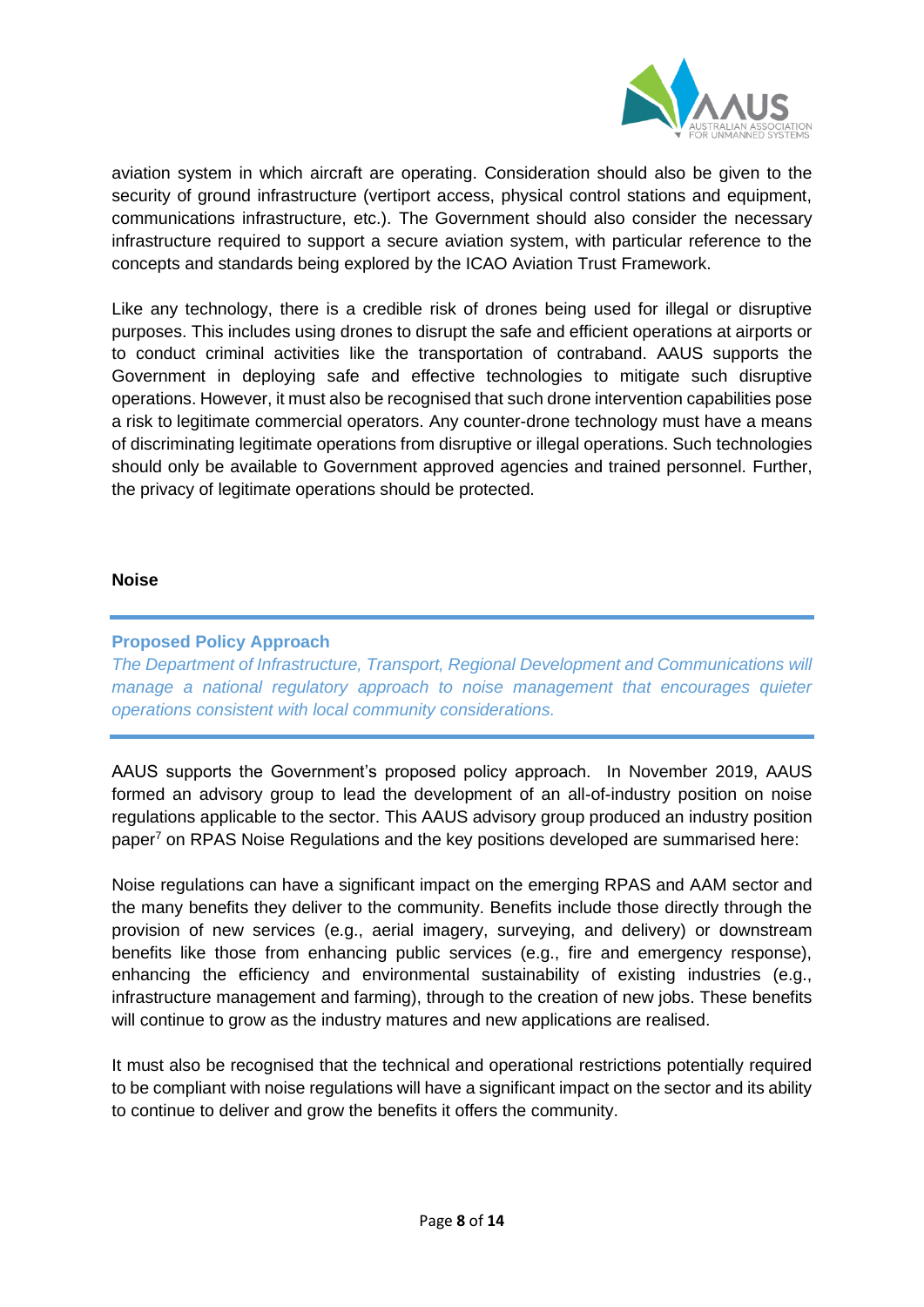

The primary objective of noise regulations must achieve an equitable balance between the public's right to freedom from unreasonable disruption and the loss of benefit delivered to individuals and the community as a whole as a result of noise regulation.

The development of an appropriate regulation to address RPAS and AAM noise is complex and will take time. Before developing or modifying regulations, it is important that industry, Government, and community stakeholders agree on the principles guiding the development for these regulations.

We believe that the development of RPAS and AAM Noise regulations should be:

- **Open** Industry, community and other relevant stakeholders should be part of the process.
- **Objective** The rationale and basis for any regulation must be disclosed and be directly traceable to the public concern it seeks to manage.
- **Fair** Not impose unreasonable cost or restriction on an emerging and beneficial industry. Regulations should not establish requirements above and beyond those applicable to other industries or activities.
- **Balanced** Reflect a balancing of the needs of all stakeholders.
- **Flexible** Be outcome-based to provide manufacturers, operators and end users flexibility in their approach to meeting requirements.
- **Future proof** Account for the changing use cases, innovation in technology, growth in industry activity, and changing public and political sentiment.
- **Harmonised** Regulations and their enforcement should be harmonised across all States and Territories and only one agency should have responsibility.
- **Compatible** Noise regulations should not conflict with other regulatory requirements on RPAS and AAM. Where there is conflict, safety requirements shall always have precedence.
- **Enforceable** Regulations should be measurable and enforceable.
- **Living** Regulations should be periodically reviewed to account for changing social attitudes.
- **Clear**  Regulations should be clear, concise, and effective.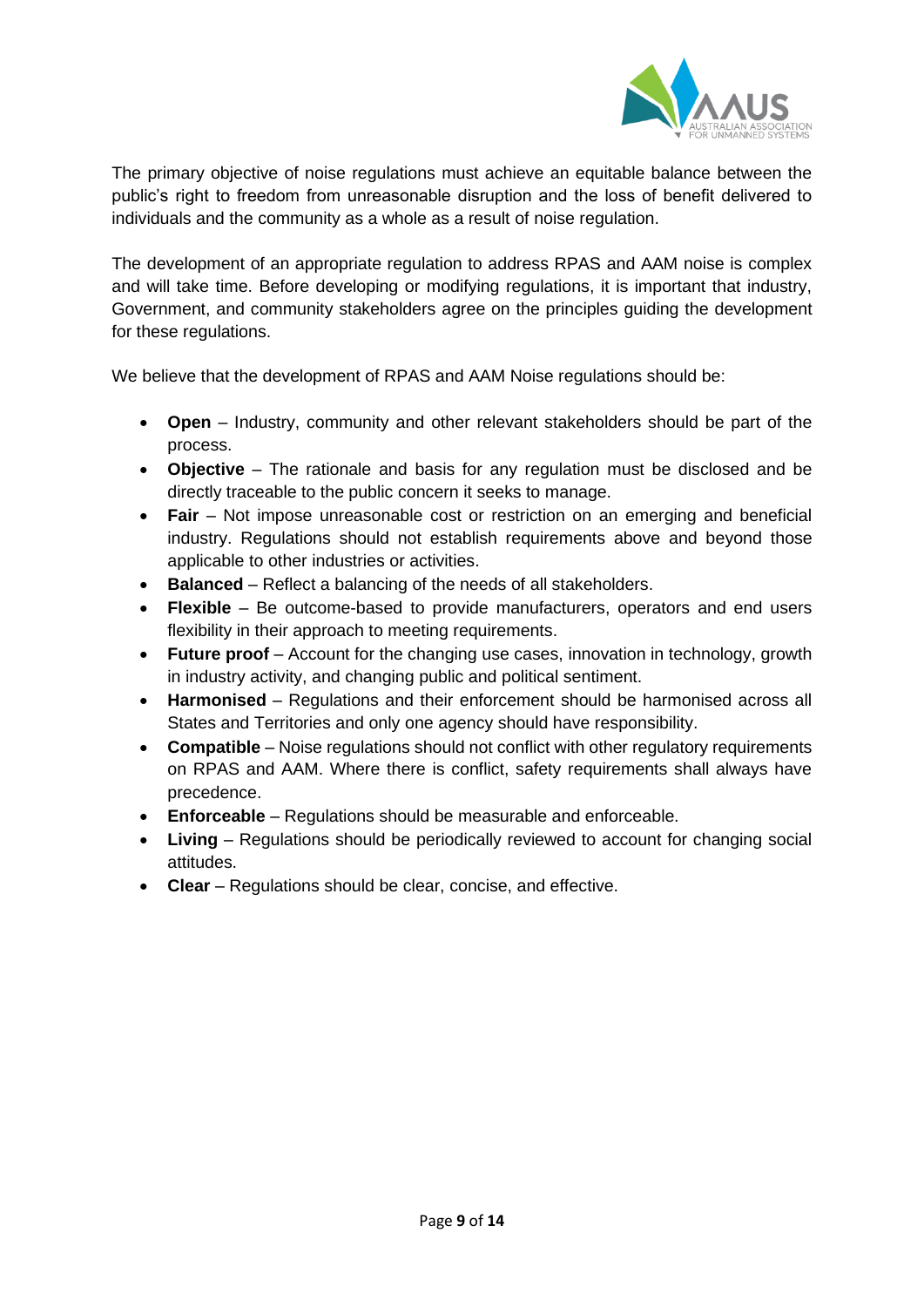

## **Environment**

## **Proposed Policy Approach**

*The Australian Government will lead the development of a consistent, balanced and proportionate approach to manage the impacts on wildlife and the environment, including the enjoyment of nature areas and cultural sites.*

AAUS recognises the importance of addressing community concerns in relation to potential impacts to wildlife and the environment and supports the Government's proposed policy approach.

AAUS also notes that a number of Government land authorities have put in place regulations to minimise potential disruption to protected fauna within their respective jurisdictions. Like any regulation, these regulations need to be appropriate and justified on the basis of the risks to effected wildlife.

## **Privacy**

## **Proposed Policy Approach**

*The Australian Government will lead the development of a nationally consistent approach for managing privacy concerns that balances the impacts on privacy with the needs of drone and eVTOL operations.* 

AAUS supports the Government's proposed policy approach. Concerns related to privacy and the use of drones as a surveillance device are significant to the public. The regulatory landscape in Australia is piecemeal and ill-equipped to deal with emerging surveillance technologies. Federal privacy legislation generally only covers Federal agencies and large private sector organisations, and surveillance devices laws vary across the states and territories.

In May 2015, AAUS and Liberty Victoria jointly prepared a document<sup>8</sup> that proposed changes to Australian privacy law and surveillance law to address issues posed by the operation of drones. Key AAUS recommendations on Privacy included:

- Surveillance law should be reformed to balance the protection of Australians against harmful surveillance, while providing certainty for UAS operators and enhancing sector economic development;
- A technology agnostic approach should be adopted, one that focusses on the intent and impact in relation to privacy, as opposed to the specific technology used;
- Federal and State surveillance laws should be harmonized to reduce uncertainties and remain abreast of technological developments;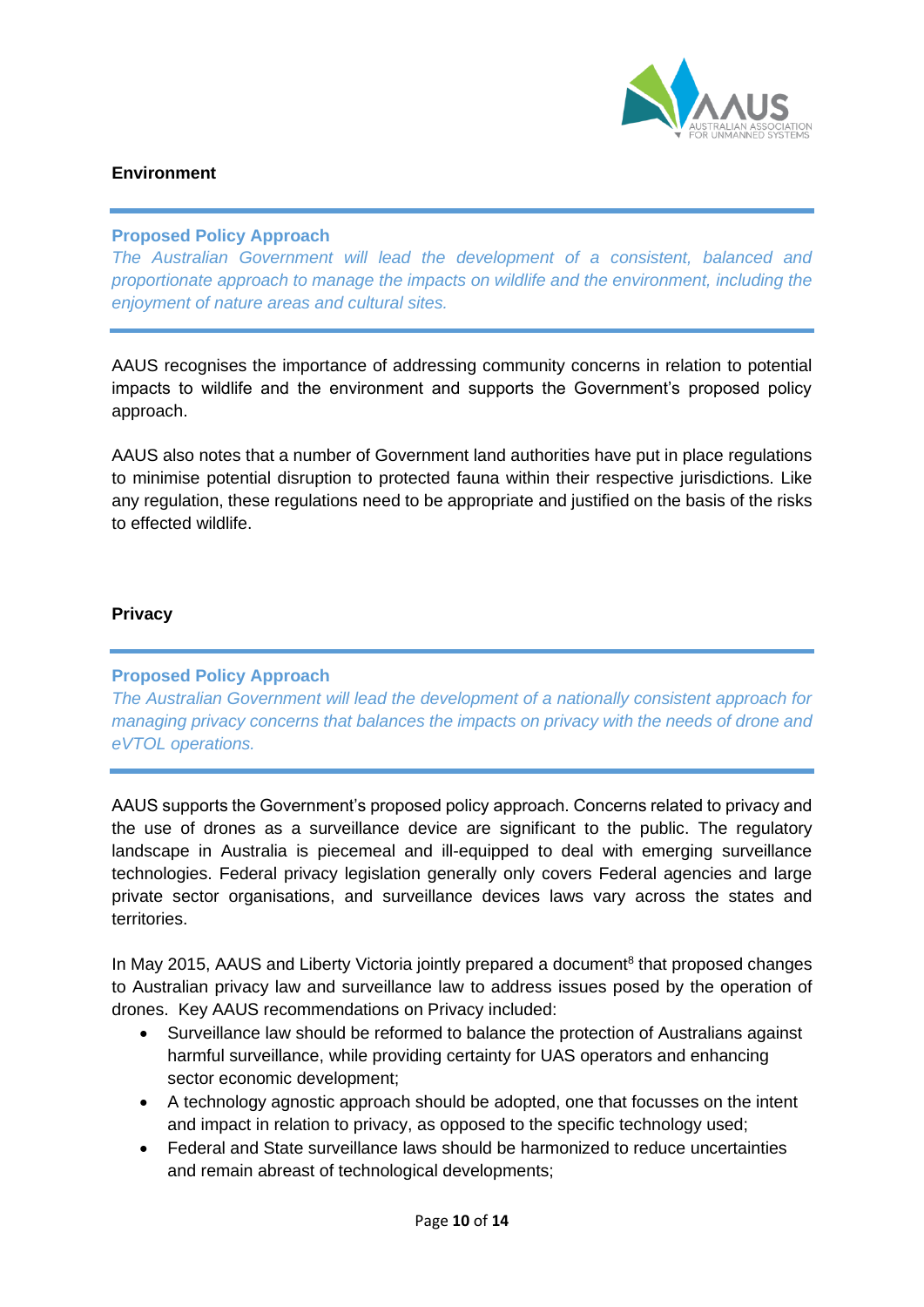

- Individuals should have the right to seek redress from harmful surveillance, and both regulators and law enforcement authorities should be empowered to enforce the law;
- The lawful use of surveillance by UAS should be protected through clear, consistent exemptions within the law; and
- On-line Privacy training should be introduced for all UAS operators.

## **Electric Vertical Take-Off and Landing Vehicles and UAM / AAM**

## **Proposed Policy Approach**

*The Australian Government will work with all relevant stakeholders to develop measures for safe, efficient, considerate and reliable eVTOL operations in a competitive market that supports safe, efficient and equitable access for all airspace users.* 

The concept of AAM and the use of eVTOL is relatively new and while the emerging concept has many potential benefits, there are many barriers to acceptance and implementation that much be overcome so that AAM can reach its full potential.

Benefits of AAM include:

- Enabling of air taxi and air shuttle services for passengers and freight in both urban and rural areas that were previously not commercially viable for conventional aviation modes.
- Utility for emergency services.
- Low or zero emissions when compared to alternate transportation modes.
- Reduced road congestion, particularly in urban areas.
- Being a high-tech industry sector development opportunity for Australia, with potential for employment and export.

Barriers include:

- Public acceptance that eVTOL systems and operations are safe and affordable.
- Public acceptance that privacy and environmental impacts (particularly noise) are appropriately managed.
- Lack of standards and regulation for eVTOL manufacturers, AAM operators and infrastructure owners and lack of certainty on clear roadmaps for the development of these standards and regulations.
- Infrastructure investment.

Given the fact that many of these barriers have not been researched in any detail, AAUS supports an approach that engages with all layers of federal, state and local government, industry and academia to better understand the social and technical challenges.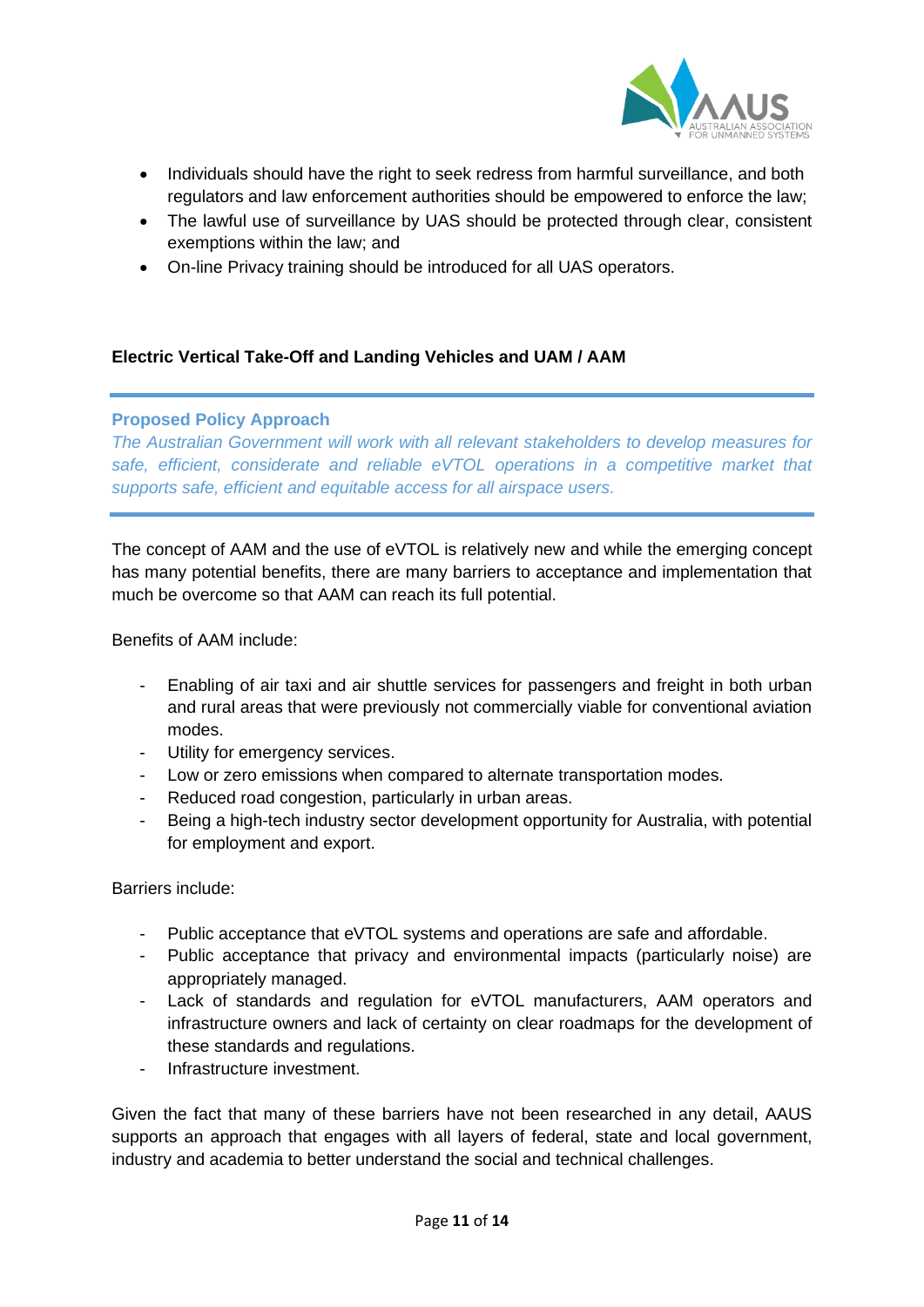

#### **Infrastructure**

#### **Proposed Policy Approach**

*The Australian Government will lead the development of a coordinated and informed approach to infrastructure planning, investment, requirements and approvals.* 

AAUS supports the Government's proposed policy approach relating to the development of infrastructure required by emerging aviation technologies.

We agree that a coordinated and informed approach is needed as the uptake of emerging aviation technologies will influence land-based transportation decisions and vice versa.

We advocate for a national approach to the development of infrastructure required by AAM (e.g. vertiports) to ensure that standards are harmonised across Australian States and local government. Local governments will be essential stakeholders in advancing a consistent approach to land use regulations.

It is important to recognise that discussion on infrastructure must be considered within the context of the broader system. For example, siting of vertiports must also account for airspace (e.g., existing airspace and airspace usage, design of approach and departure routes, etc.), communication, navigation and surveillance coverage and performance, in addition to safety (e.g., ground risk), noise, privacy, security and interconnected infrastructure (e.g., power, parking and intermodal transport facilities).

## **Technology Trials**

#### **Proposed Policy Approach**

*The Australian Government will develop an approach that fosters partnerships between government and industry to promote shared outcomes and learning with the goal to support the commencement of future commercial operations.* 

AAUS supports the Government's policy approach relating to technology trials and the desire to explore avenues for greater industry-government collaboration. We believe that a testing and collaborative environment to promote shared outcomes and learning will be particularly valuable to inform many technical, operational, and regulatory challenges associated with emerging aviation technologies. A collaborative approach is needed to keep pace with ongoing innovation but also to address Government resourcing pressures. A transparent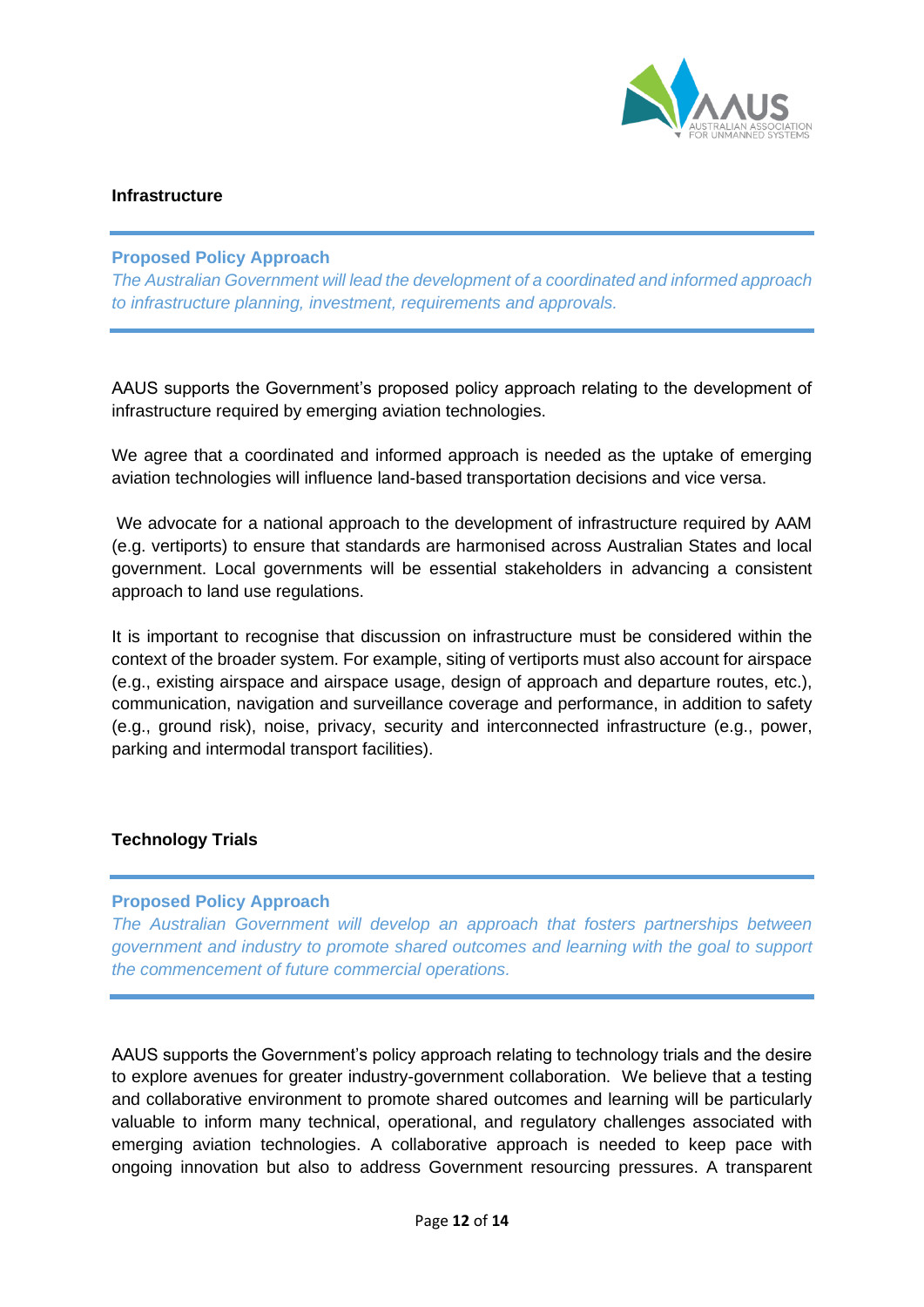

framework for industry engagement should be established. The NEAT Industry Consultative Committee can play a valuable role in prioritising areas of collaboration and ensuring programs deliver outcomes that benefit the advancement of the entire industry.

As noted in the Issues Paper, effort will be required to allow this activity to proceed safely without unnecessary regulatory burden.

## **Central Coordination**

## **Proposed Policy Approach**

*The Department of Infrastructure, Transport, Regional Development and Communications will coordinate an ongoing whole-of-government policy approach to manage future challenges associated with emerging aviation technologies to ensure a consistent and coordinated approach to regulation across issues and jurisdictions.* 

AAUS supports the broad direction proposed for the coordination of policy development associated with future challenges. We also advocate for a focus on benefits realisation related to emerging aviation technology.

As AAUS represents a broad cross section of the unmanned systems sector, we advocate the need for significant industry involvement in policy design and execution, along with transparency is decision-making processes.

The involvement of key industry members and stakeholders at the IAG level and in each of the policy working groups will afford the best opportunity for concepts, systems and processes which are developed to suit the Australian context. AAUS believes it is well placed to contribute at the IAG level and to assist in coordinating and participating at the working group level.

AAUS believes the concepts of use for the future aviation systems must be developed before architectures and solutions are refined. While this may require trials and testing of some architectures and systems, we warn about adopting certain technologies too rapidly. Further, AAUS believes it is important for the development and roll-out of an UTM solution to be staged to minimise risk and the potential impact on UAS operators.

AAUS also believes the design of future aviation systems must consider the CASA regulatory and safety roles and processes to ensure these roles can be conducted effectively and efficiently, so as not to impact operations or innovation within the industry.